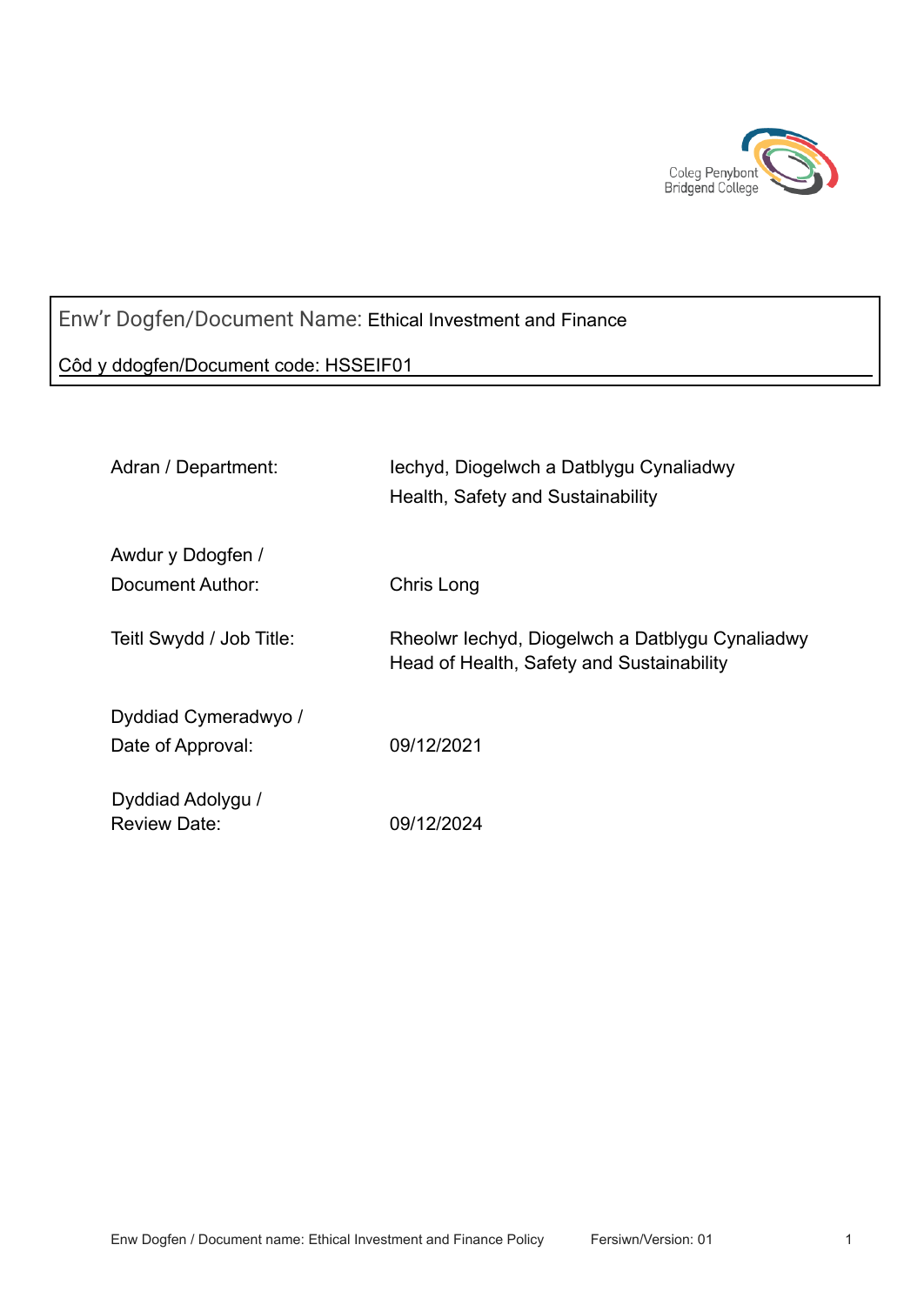### **1. Pwrpas ac Amcanion/ Purpose and Objectives:**

Bridgend College has joined organisations around the world in publicly declaring a climate and ecological emergency. We are a signatory to the Sustainable Development Goals Accord, made publicly available our carbon zero target and have completed and, continue to develop, our Sustainability Scorecard. Sustainability is front and centre at Bridgend College and this policy demonstrates our commitment to ensuring that we make financial decisions responsibly, with integrity, openness and transparency.

- 1.1 The purpose of this document is to ensure that due consideration is given to social, environmental and corporate governance issues regarding any financial investments we may make.
- 1.2 The objective of this document is to minimise or, where we are able to do so, eliminate negative impacts as a result of our purchasing or funding decisions. Further, we will seek to enhance and positively impact upon social, environmental and corporate governance issues wherever the opportunity arises.

## **2. Manylion y Dogfen/ Document Details:**

In making financial and investment decisions we will take reasonable measures to identify and take action where possible regarding the following:

- 1. Prohibit the procurement of goods and services from any business involved in distributing tobacco products.
- 2. Prohibit the procurement of goods and services from any business involved in producing weapons and weapon systems, including cluster munitions and antipersonnel landmines.
- 3. Prohibit the procurement of goods and services where human rights, including human trafficking and modern slavery, and violations are seen, or evidence of institutionalisation of poverty through discriminatory market practices, racial or sexual discrimination.
- 4. Prohibit the use of companies which test on animals purely for cosmetic purposes.
- 5. Prohibit the procurement of goods or services from organisations convicted or involved in explicit environmental damage.

### **In particular we will:**

1. Promote human rights, including but not limited to the equality of gender, race and sexuality, including as part of teaching and learning opportunities.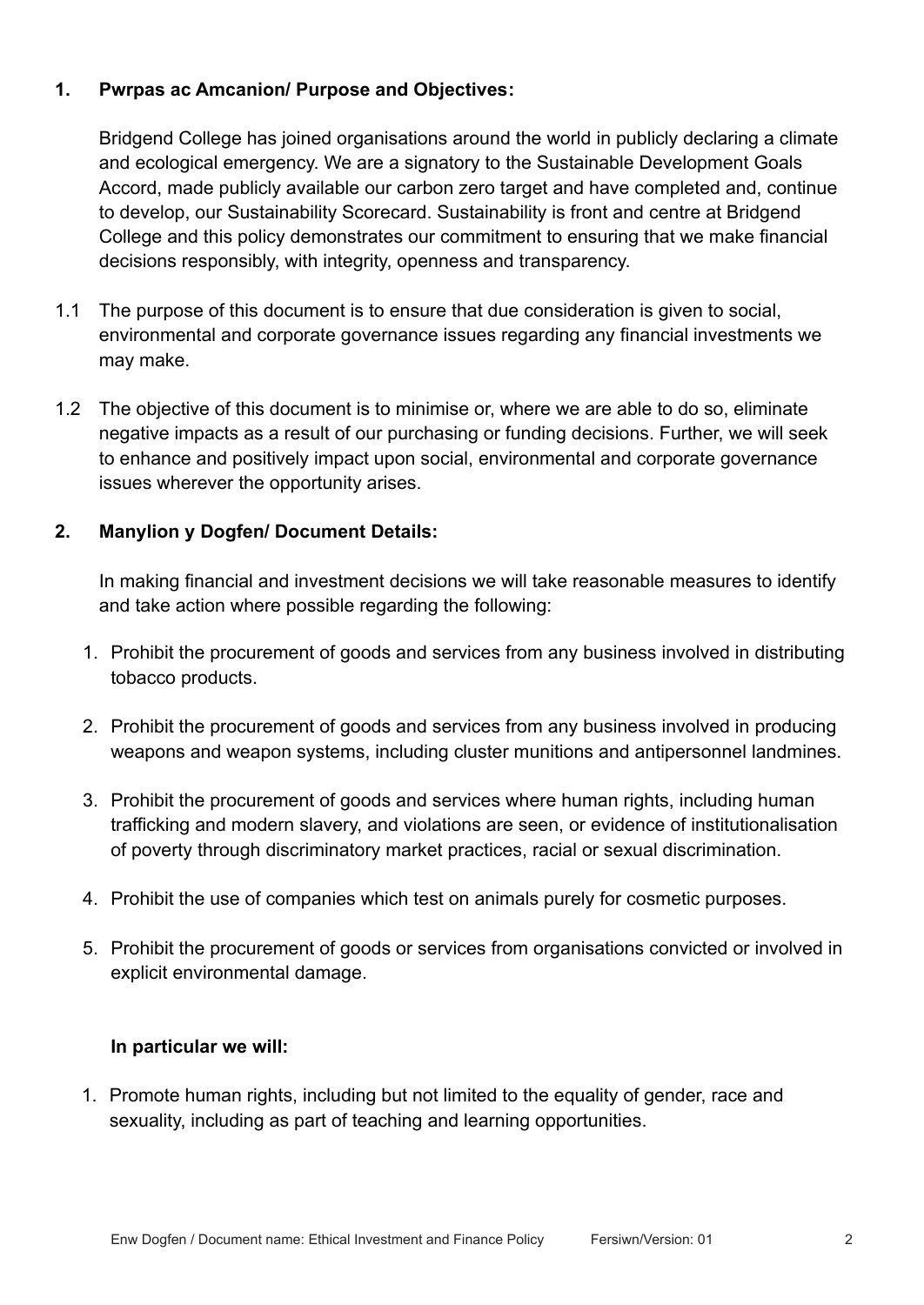- 2. Promote good business ethics and good employment practices including as part of teaching and learning opportunities.
- 3. Protect the local and global environment, its climate and its biodiversity, including as part of teaching and learning opportunities.
- 4. Engage in sustainable provision and procurement of resources and services.
- 5. Engage in good business ethics and good employment practices.
- 6. Engage in community investment and local sourcing wherever possible.
- 7. Maintain 100% enhanced renewable electricity supply
- 8. Invest in non-fossil fuel heating systems as part of the climate strategy
- 9. Encourage anyone wishing to challenge our practices on the grounds of ethical investment to raise their concerns.
- 10.Work with ethically minded organisations and share good practice.

#### **3. Cyfrifoldebau / Responsibilities:**

- 3.1 The Senior Leadership Team is responsible for approving this document and bringing this to the attention of the College Operational Group.
- 3.2 The Head of Health, Safety and Sustainability is responsible for maintaining this document and developing the sustainable procurement procedure and training needs in conjunction with the Senior Accountant and Procurement Officer.
- 3.3 The Marketing Manager is responsible for maintaining the key points on the college website.
- 3.4 The Health, Safety and Sustainability team are responsible for auditing this document.

### **4. Dogfennau Cysylltiedig / Related Documents:**

SPS01 Sustainability Policy Statement Financial procedures Sustainable Procurement Procedure

#### **5. Adolygiad y dogfen/Document review:**

This document will be reviewed, at least, every two years or in response to significant changes.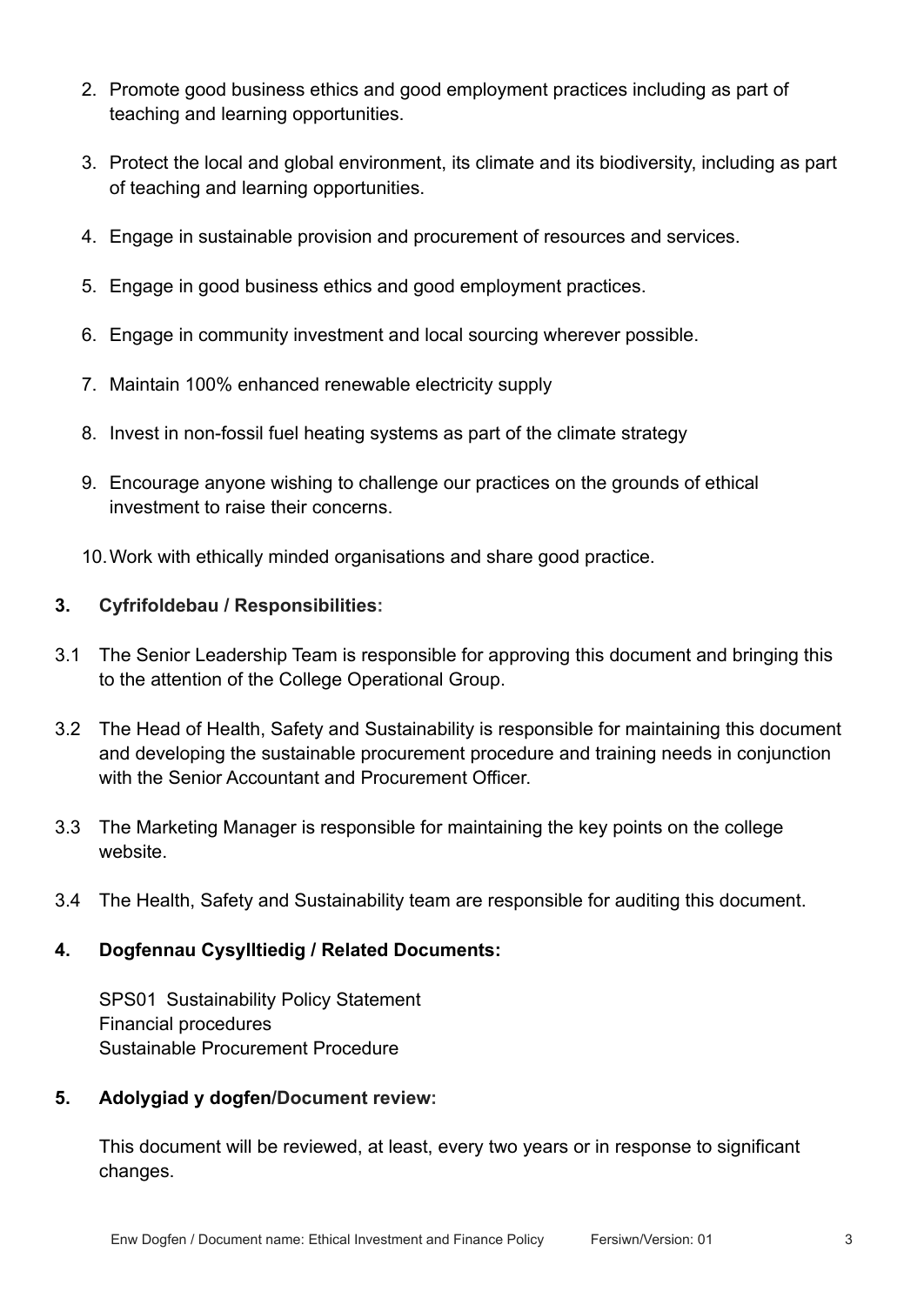# **EQUALITY IMPACT ASSESSMENT FORM**

| <b>Enw Polisi / Gweithdrefn</b><br>Name of Policy / Procedure             | <b>Ethical Investment and Finance</b>                                                                                                        |   |              |   |                                                                             |   |
|---------------------------------------------------------------------------|----------------------------------------------------------------------------------------------------------------------------------------------|---|--------------|---|-----------------------------------------------------------------------------|---|
| <b>Perchennog Polisi</b><br><b>Policy Owner (to complete this</b><br>EIA) | Chris Long                                                                                                                                   |   |              |   |                                                                             |   |
| Nod(au'r) a Pwrpas y Polisi<br>Aim(s) and Purpose of Policy               | to ensure that due consideration is given to social,<br>environmental and corporate governance issues<br>regarding any financial investments |   |              |   |                                                                             |   |
| I bwy mae'r polisi hwn yn effeithio?<br>Who does the policy affect?       | <b>Dysgwyr</b><br><b>Learners</b>                                                                                                            | X | <b>Staff</b> | X | <b>Y Cyhoedd</b><br><b>Gyffredinol /</b><br><b>General</b><br><b>Public</b> | X |

| Equality<br>characteristic           | Positive<br>impact | <b>Neutral</b><br>impact | Negative<br>impact | Reason/comment                                                                                   |
|--------------------------------------|--------------------|--------------------------|--------------------|--------------------------------------------------------------------------------------------------|
| Age                                  | X                  |                          |                    |                                                                                                  |
| <b>Disability</b>                    | X                  |                          |                    |                                                                                                  |
| Gender<br>reassignment               | X                  |                          |                    |                                                                                                  |
| Marriage and<br>civil<br>partnership | X                  |                          |                    | Document purpose is to positively impact all sections<br>of society at a local and global level. |
| Pregnancy<br>and maternity           | X                  |                          |                    |                                                                                                  |
| Race                                 | X                  |                          |                    |                                                                                                  |
| Religion or<br>belief                | X                  |                          |                    |                                                                                                  |
| Sex                                  | X                  |                          |                    |                                                                                                  |
| Sexual<br>Orientation                | X                  |                          |                    |                                                                                                  |

Date completed: 16/03/2021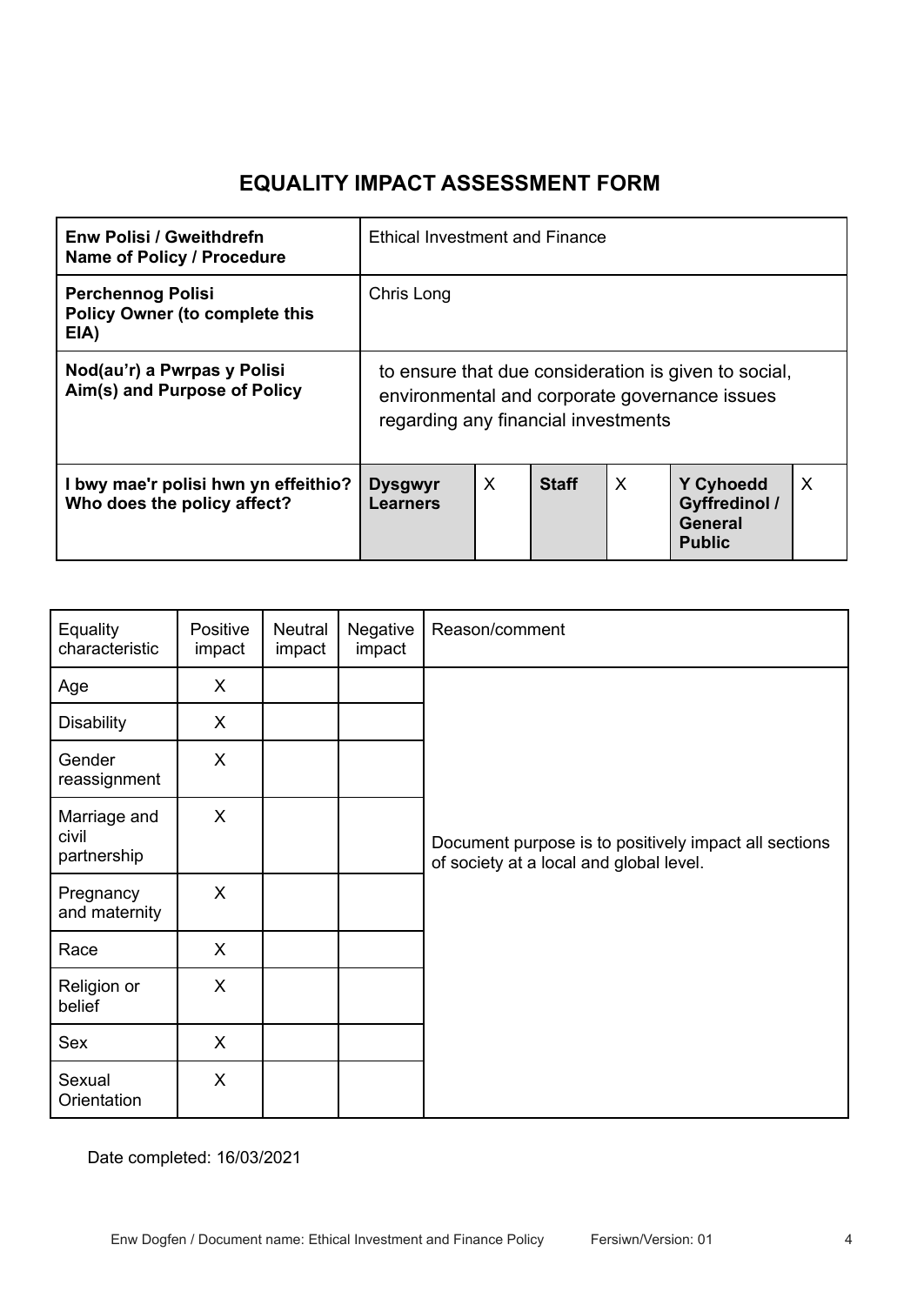## **Asesiad Effaith Iaith Gymraeg/ Welsh Language Impact Assessment**

| <b>Enw Polisi / Gweithdrefn</b><br>Name of Policy / Procedure             | <b>Ethical Investment and Finance Policy</b>                                                                                                 |   |              |   |                                                                   |   |
|---------------------------------------------------------------------------|----------------------------------------------------------------------------------------------------------------------------------------------|---|--------------|---|-------------------------------------------------------------------|---|
| <b>Perchennog Polisi</b><br><b>Policy Owner (to complete this</b><br>EIA) | Chris Long                                                                                                                                   |   |              |   |                                                                   |   |
| Nod(au'r) a Pwrpas y Polisi<br>Aim(s) and Purpose of Policy               | to ensure that due consideration is given to social,<br>environmental and corporate governance issues regarding<br>any financial investments |   |              |   |                                                                   |   |
| l bwy mae'r polisi hwn yn<br>effeithio?<br>Who does the policy affect?    | <b>Dysgwyr</b><br><b>Learners</b>                                                                                                            | X | <b>Staff</b> | X | <b>Y Cyhoedd</b><br><b>Gyffredinol /</b><br><b>General Public</b> | X |

# **Safonau Iaith Gymraeg / Welsh Language Standards**

| Rhif/<br>No. | Math/<br><b>Type</b>                                         | Safon / Standard                                                                                                                                                                                                                                                                                                                                                                                                                                                                 | Cadarnhaol<br>(gallai fod<br>o fudd)<br><b>Positive</b><br>(could<br>benefit) | Negyddol<br>(gallai<br>effeithio)<br><b>Negative</b><br>(could<br>impact) | <b>Dim</b><br><b>Effaith</b><br><b>No</b><br><b>Impact</b> |
|--------------|--------------------------------------------------------------|----------------------------------------------------------------------------------------------------------------------------------------------------------------------------------------------------------------------------------------------------------------------------------------------------------------------------------------------------------------------------------------------------------------------------------------------------------------------------------|-------------------------------------------------------------------------------|---------------------------------------------------------------------------|------------------------------------------------------------|
| 94           | Safonau<br>Llunio<br>Polisi<br>Policy<br>Making<br>standards | Pan fyddwch yn llunio polisi newydd, neu'n<br>adolygu neu'n addasu polisi sydd eisoes yn<br>bodoli, rhaid i chi ystyried pa effeithiau, os o gwbl<br>(pa un ai yw'r rheini'n bositif neu'n andwyol) y<br>byddai'r penderfyniad polisi yn eu cael ar— (a)<br>cyfleoedd i bersonau ddefnyddio'r Gymraeg, a<br>(b) peidio â thrin y Gymraeg yn llai ffafriol na'r<br>Saesneg.<br>When you formulate a new policy, or review or<br>revise an existing policy, you must consider what | <b>Yes</b>                                                                    | X                                                                         | X                                                          |